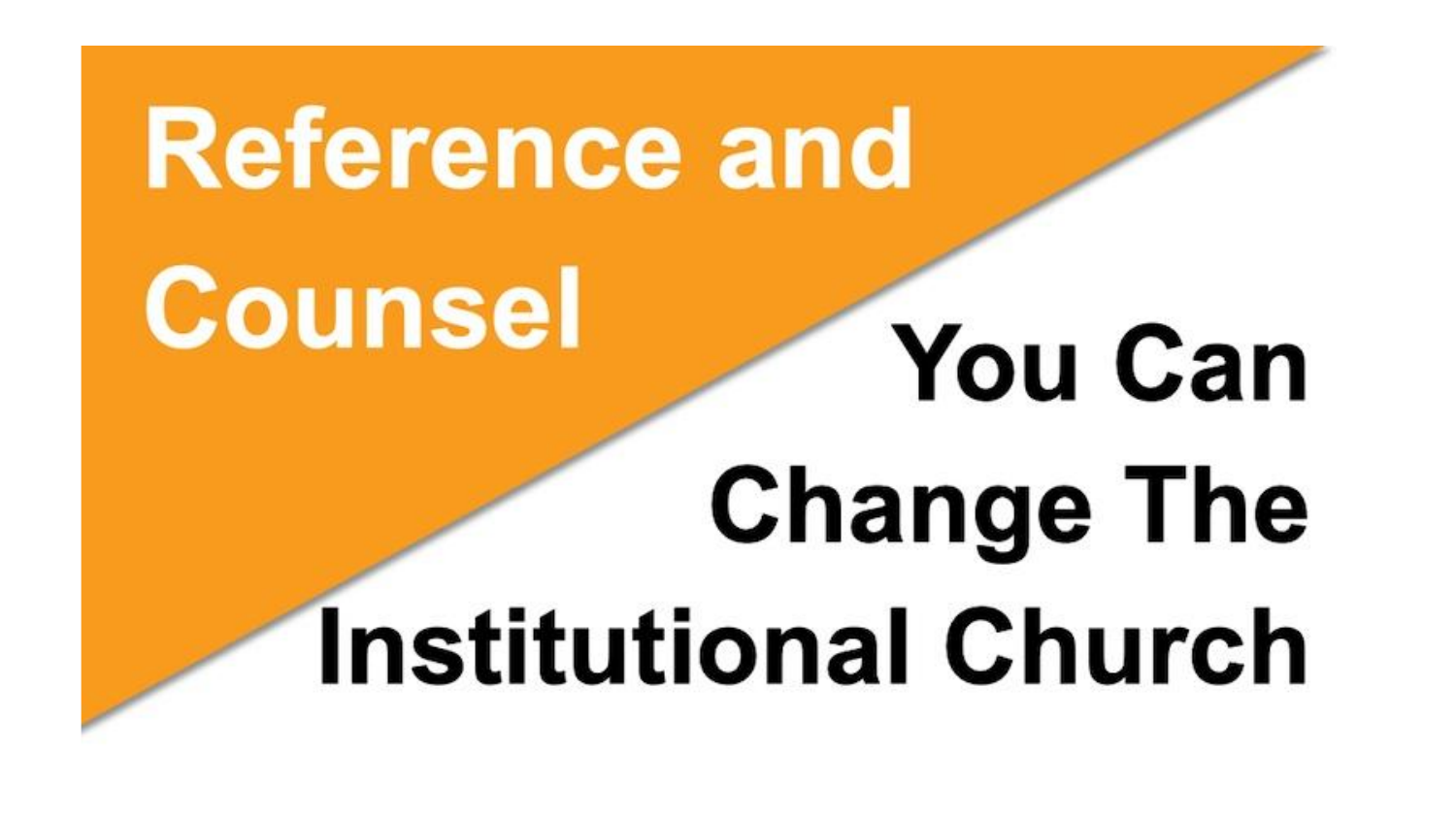# What exactly is Reference & Counsel?

#### **Purpose**

Through memorials and resolutions, issues can be raised for specific action to be taken by a body of the Church (Synod/Churchwide).

The Reference and Counsel Committee of each synod assists writers of Resolutions and Memorials by providing structure and format prior to Synod Assembly.

Additionally, Reference and Counsel serves Synod Assembly by bringing Resolutions and Memorials to the floor and making recommendations regarding their adoption.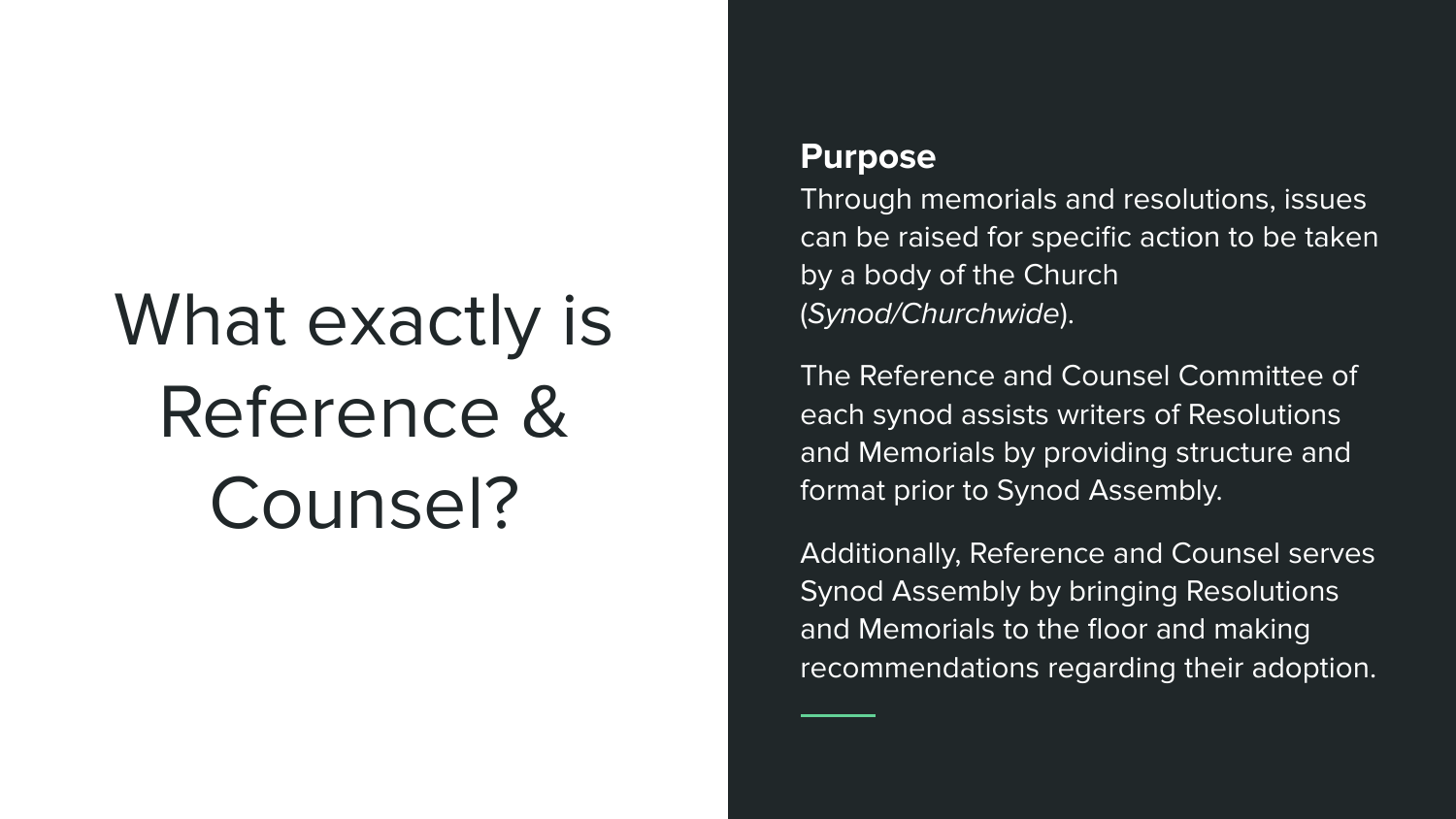# Memorials and Resolutions - What's the difference?

#### **MEMORIALS**

Synod Assemblies ask Churchwide Assembly to pay attention to something.

Synod Assemblies can't tell Churchwide to do something.

#### **RESOLUTIONS**

Synod Assemblies ask/direct Synod to do something.

Synod Assemblies ask Synod Council to reach out to Churchwide Organization or Church Council

Specific or local requests

Broad Topics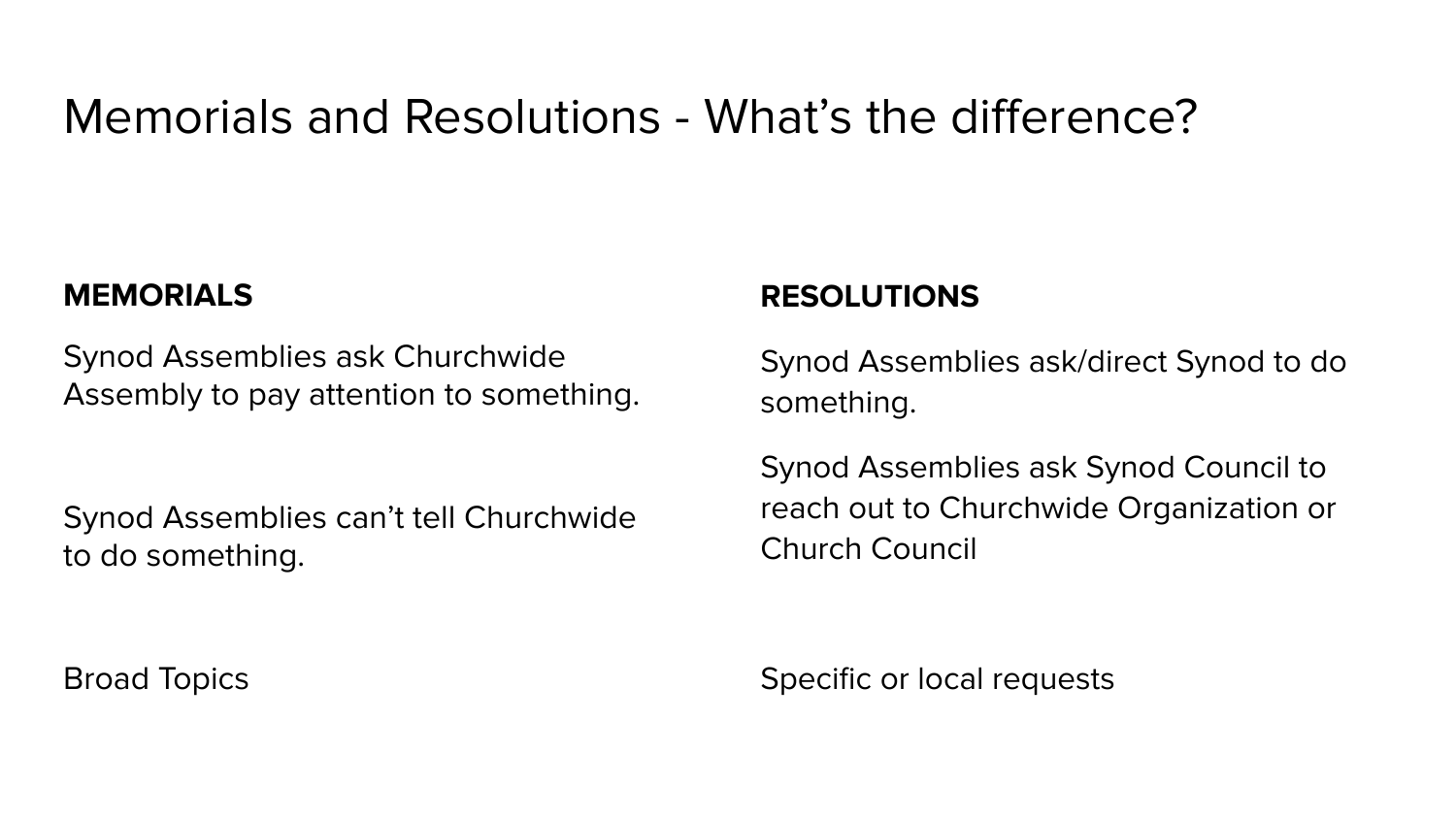Memorials & Resolutions What are they and what's the difference?

#### **MEMORIALS**

● Synod Assemblies address Churchwide Assembly through Memorials.

● Address broad policy issues (World Hunger)

• Considered for action every three years by the Churchwide Assembly.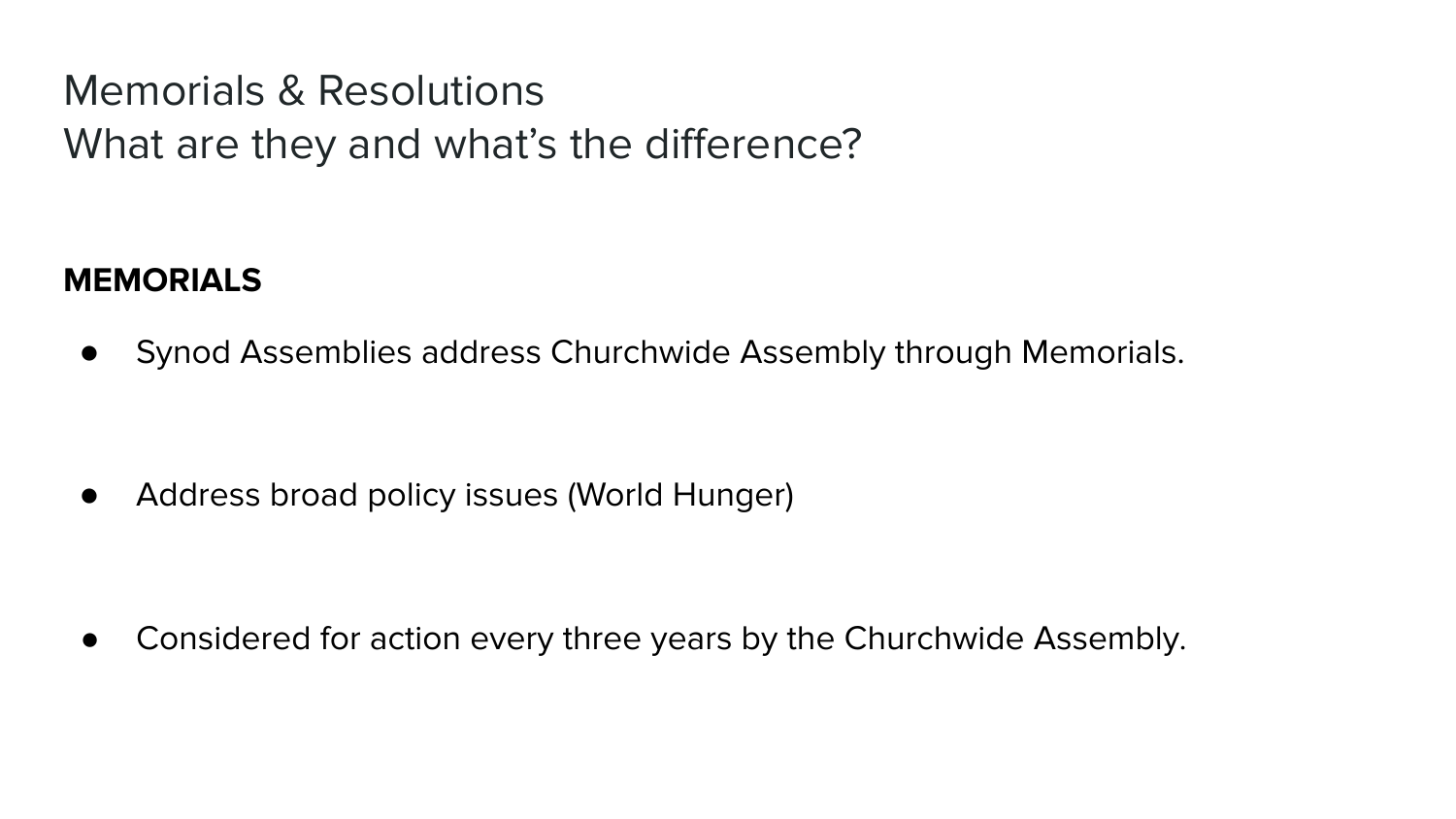Memorials & Resolutions What are they and what's the difference?

### **RESOLUTIONS**

- Synod Assemblies address Synod (Office of the Bishop/Synod Council)
- Synod Assemblies wanting to address ELCA Church Council / Churchwide Units must go through Synod Council by means of a resolution
- Synod Assemblies wanting to address ministry partners must go through Synod Council by means of a resolution
- Have a narrower focus (Parental Leave Policy)
- Quicker response time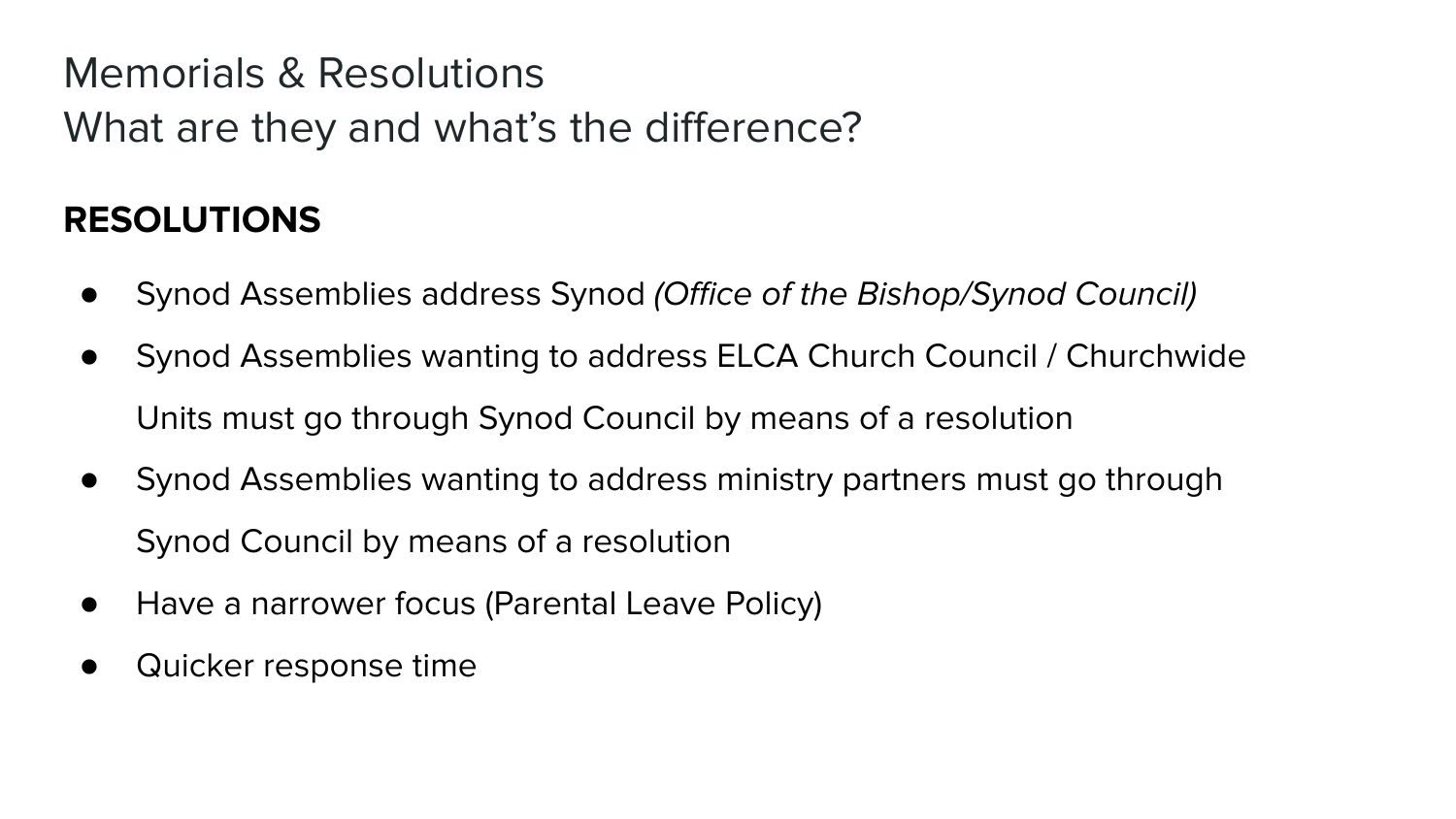# I have a concern I would like addressed, now what?

### **Questions to ask:**

- Does my concern or issue relate to the life and ministry of this church?
- Is this a broad topic/concern or more narrow in focus?
- Am I seeking action from Churchwide Assembly (memorials) or Church Council (resolutions)?
- Am I seeking action from Synod Assembly or Synod Council (resolutions)?
- Does the Assembly or Council have the authority to honor the request according to governing documents?
- Is the action feasible, e.g. are there significant financial and staffing implications?
- What research do I need (social statements, policy documents, org charts)?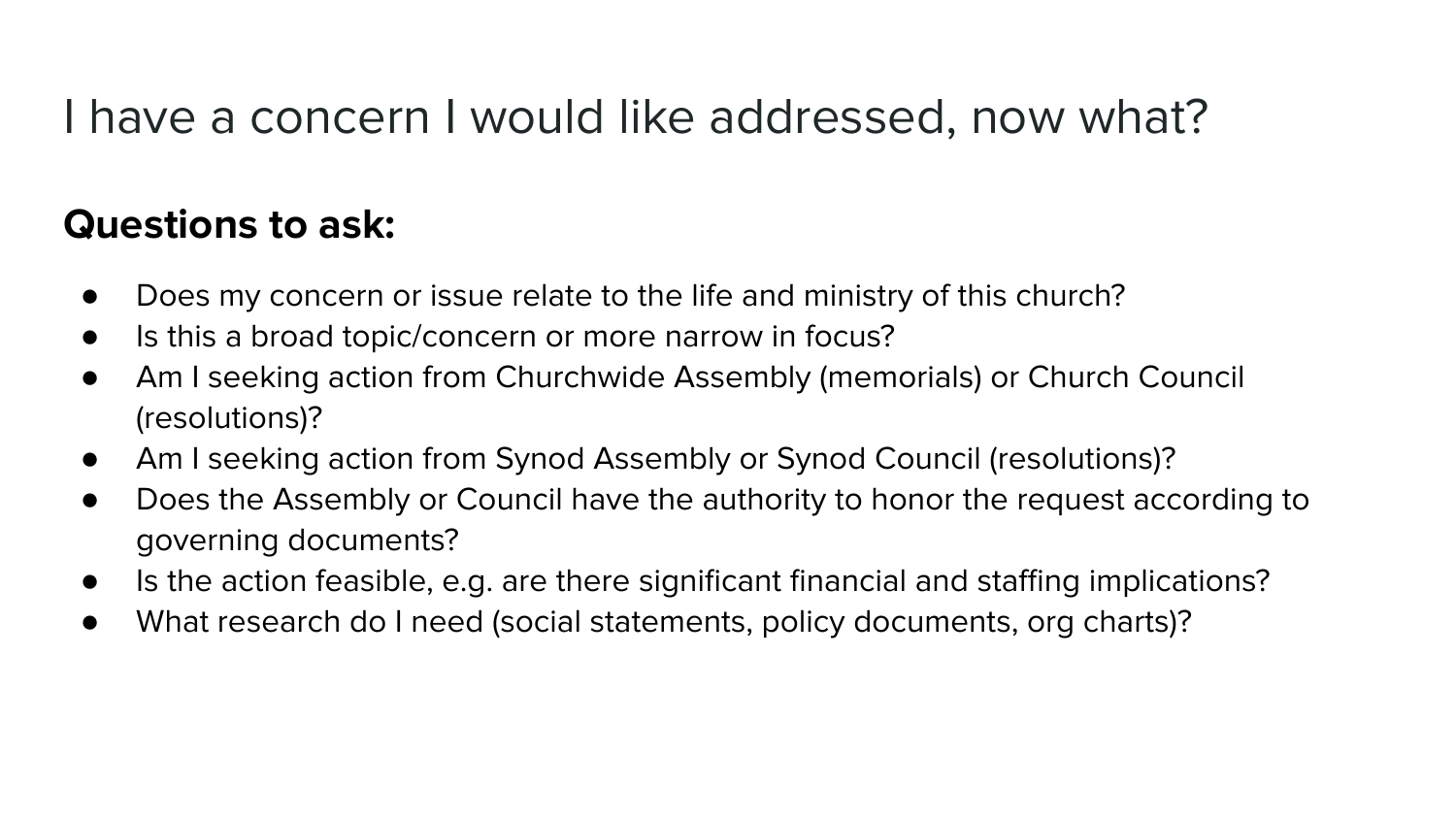# How do I write a Resolution or Memorial?

#### **Title**

Focused title that describes the subject of the resolution or memorial.

#### **Whereas Clauses**

The whereas clauses are the reasoning for the request. They are direct statements used to build a case for the action requested. You want to build the case and set the stage without writing a dissertation. The clauses must be factual and sourced. (The Assembly does not vote on the whereas clauses.)

#### **Resolved Clauses**

The resolved clauses, on which the Assembly votes, state the action desired. What should be done, how it should be done (all necessary actions), who should do it, and when it should be done.

\*\*If there are financial considerations, the source of funding must be identified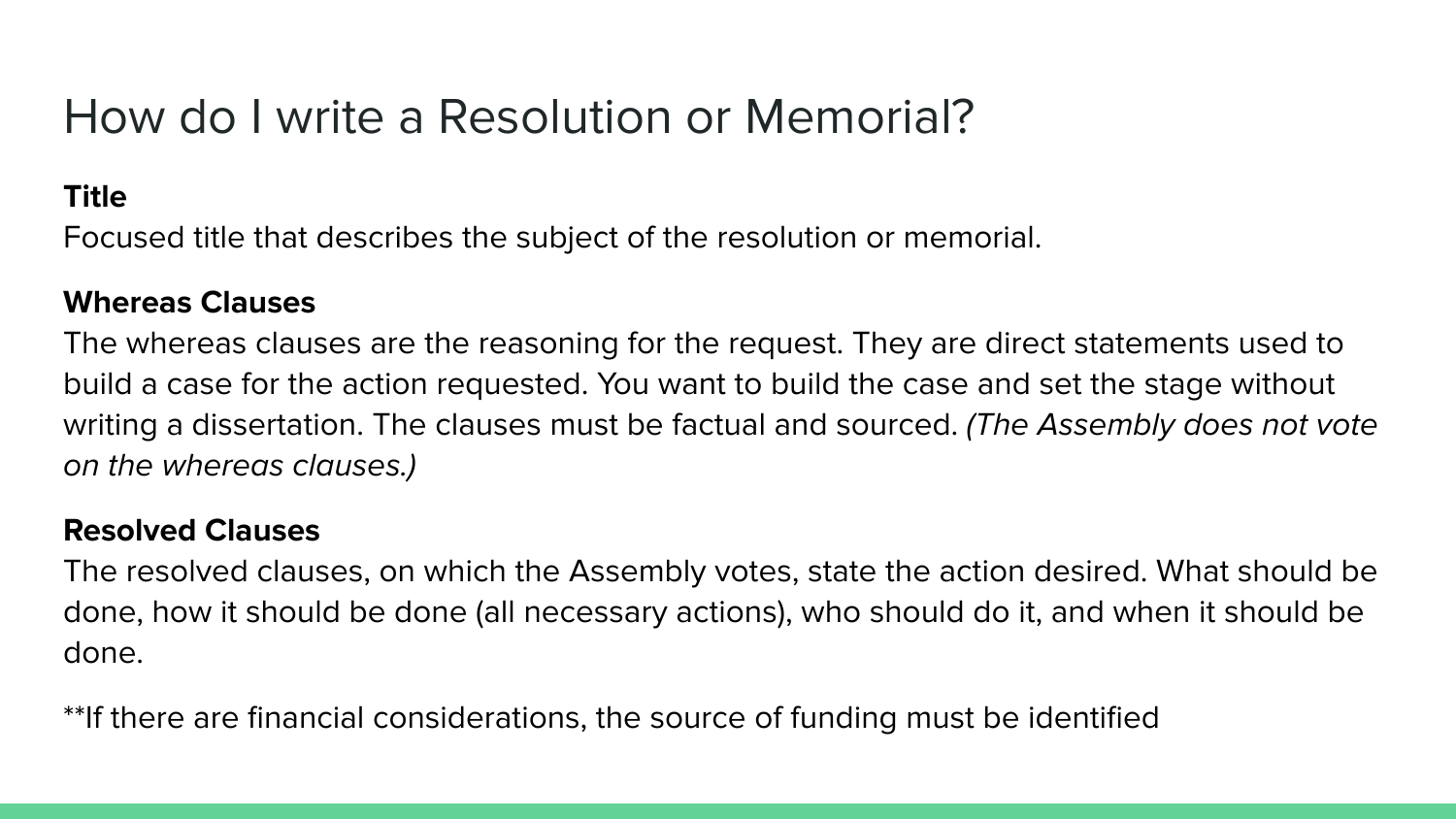What Does Reference and Counsel Do After They Receive a Memorial or Resolution

The committee reads through all submitted Memorials and Resolutions.

Researches all available governing documents, policies, and previous Synodical and Churchwide actions..

Prior to making a recommendation, they may be in conversation with the author(s).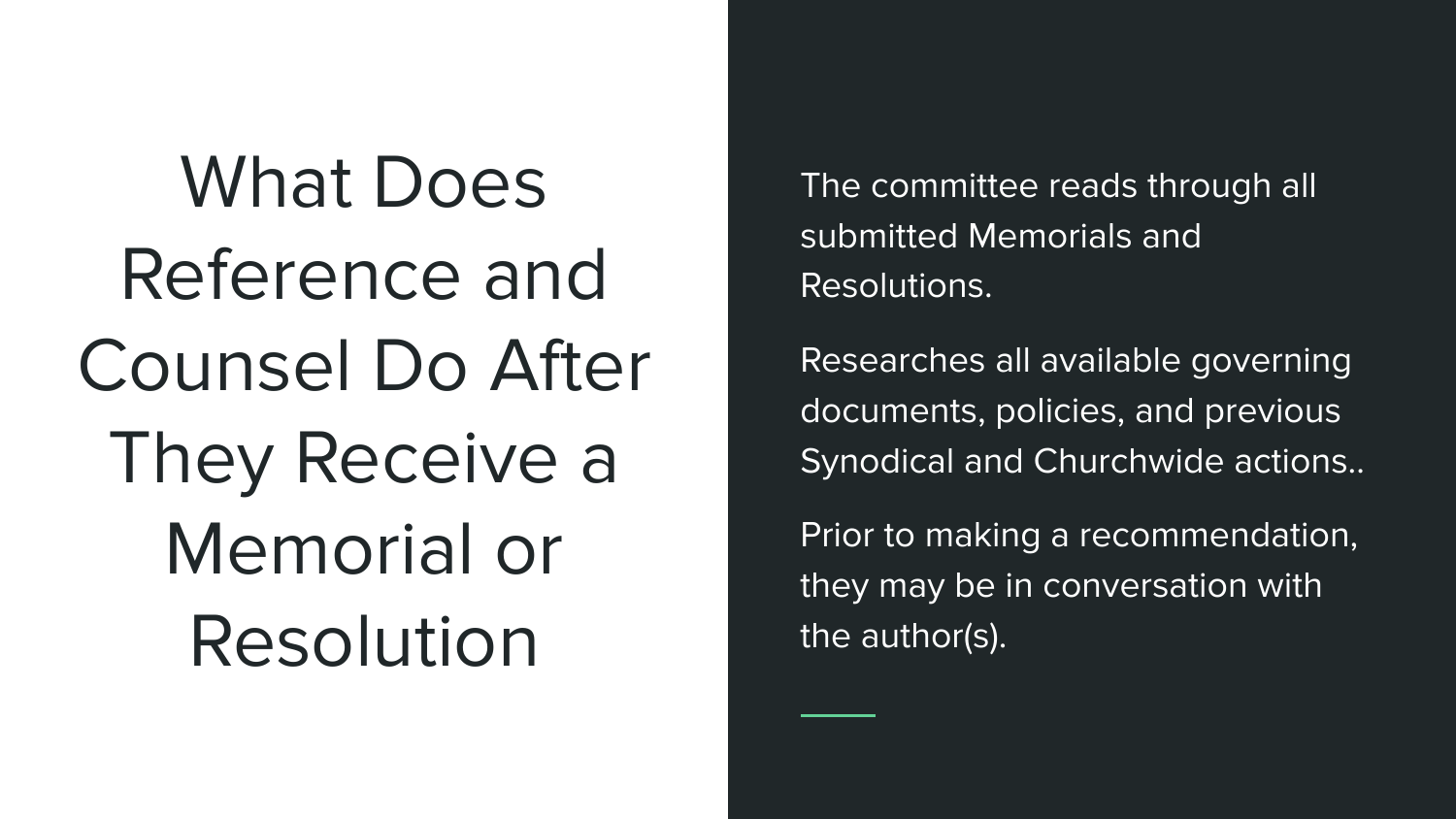# Reference and Counsel Responds to a Memorial or Resolution

- a) Recommend adoption
- b) Offer a substitute
- c) Recommend to not adopt
- d) Refer to appropriate committee, board, church partner etc.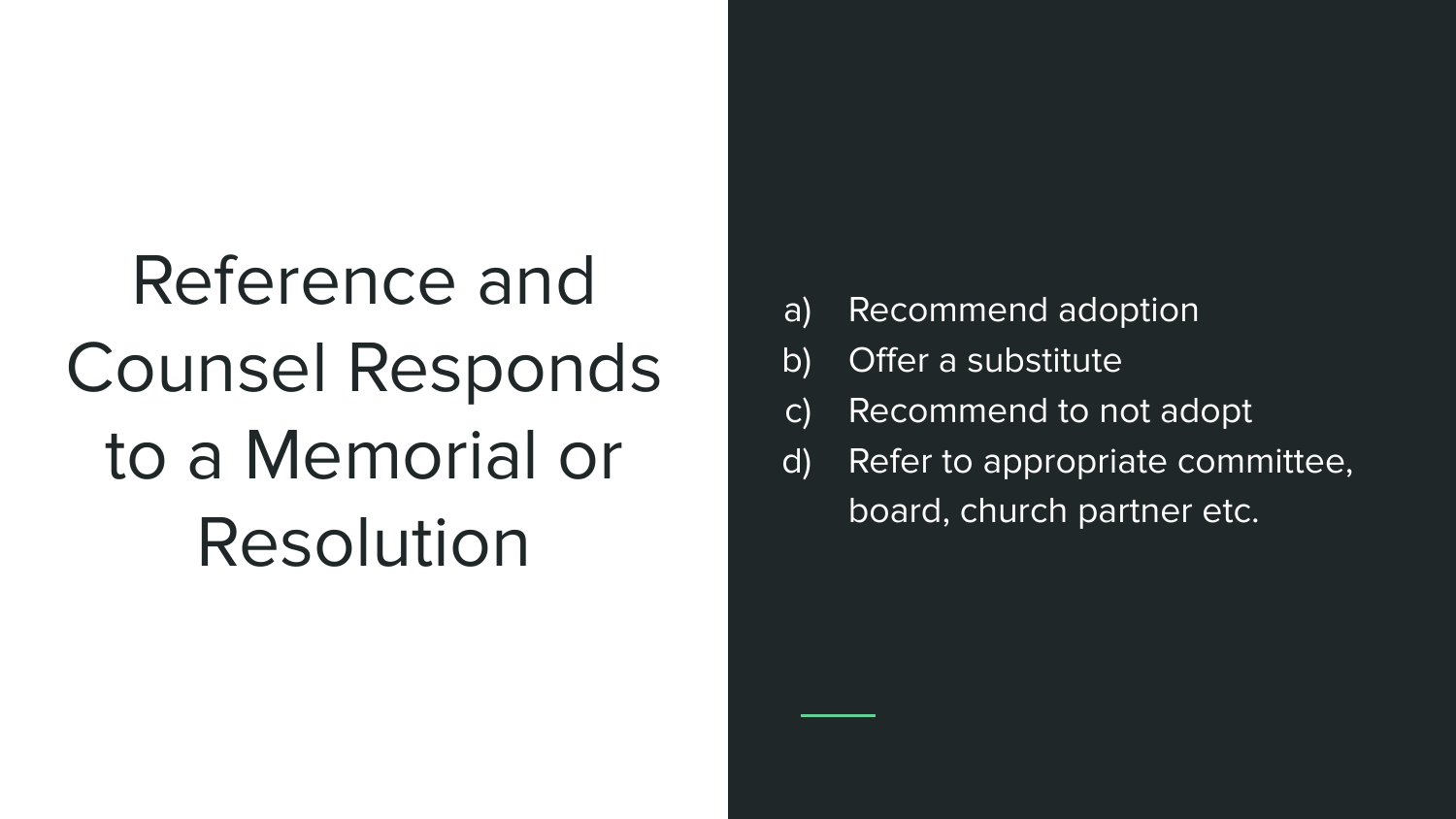### **Sample Memorial**

#### Sample Memorial:

ELCA World Hunger and Child Nutrition

WHEREAS, "Jesus said to them, 'I am the bread of life. Whoever comes to me will never be hungry, and whoever believes in me will never be thirsty"" (John 6:35); and

WHEREAS, 2016 is the within Always Being Made New: The Campaign for the ELCA that is focused on ELCA World Hunger; and

WHEREAS, we live in a world where more than 800 million people-one in eight people in our world today-are hungry; and

Whereas, in the United States, more than 50 million people do not know where their next meal will come from and 15.8 million children live in households that struggle with hunger; therefore be it

RESOLVED, that the Southwest California Synod memorialize the 2016 Churchwide Assembly of the ELCA to urge the Congress of the United States to renew and strengthen our nation's child nutrition programs by passing the Child Nutrition Reauthorization (CNR) bill in 2016 and bring the "Improving Child Nutrition Integrity and Access of 2016" to the Senate floor for a vote.

Note: All memorials will be examined for potential financial and staff implications. A summary of potential financial and staff implications will be provided in background information to the Churchwide Assembly.

# Consider

- Whereas clauses provide background information and are not a part of the action. Each clause should state a reason for the resolution or memorial
- Whereas clauses should be used sparingly. It is encouraged to submit just the resolved clauses as the resolveds contain the action for consideration
	- Resolved clauses must clearly and concisely state the desired action:
		- What should be done?
		- How should it be done?
		- Who should do it? (Churchwide Assembly or Church Council)
		- When should it be done? (timeline)  $\bullet$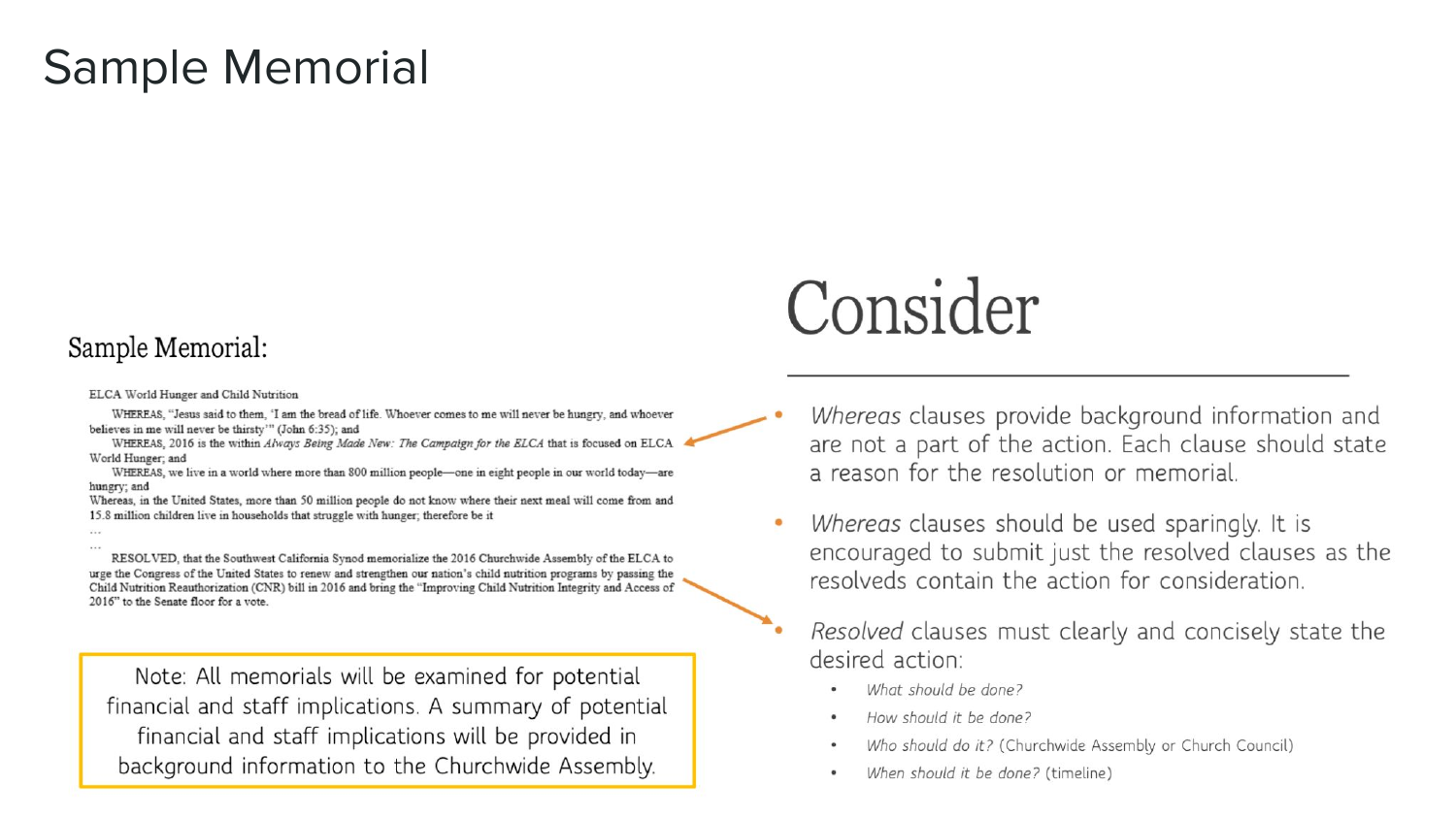## **Sample Resolution**

 $\overline{2}$ 

#### **RESOLUTION TO SUPPORT ELCA WORLD HUNGER**  $\mathbf{1}$

- $\overline{3}$ WHEREAS, 795 million people around the world  $-1$  in 10  $-$  cannot access the food they need to live active, healthy lives.<sup>[1]</sup> One billion people, or 14.5% of the 4 world's population, live in extreme poverty on less than \$1.25 a day.<sup>[2]</sup> At 5 some point in 2014, more than 48 million people in the United States were 6 unsure where their next meal might come from;<sup>[3]</sup> and 46.7 million  $\overline{7}$ Americans were living in poverty. For a family of four, this means that their 8 annual household income was below \$23.850:<sup>[4]</sup> and 9
- WHEREAS, ELCA World Hunger responds to hunger and poverty in the United States 10 and around the world by addressing root causes through a comprehensive 11 program of relief, education, advocacy, sustainable development, 12 community organizing and networking by which people are connected to 13 the resources they need to lift themselves out of poverty; and 14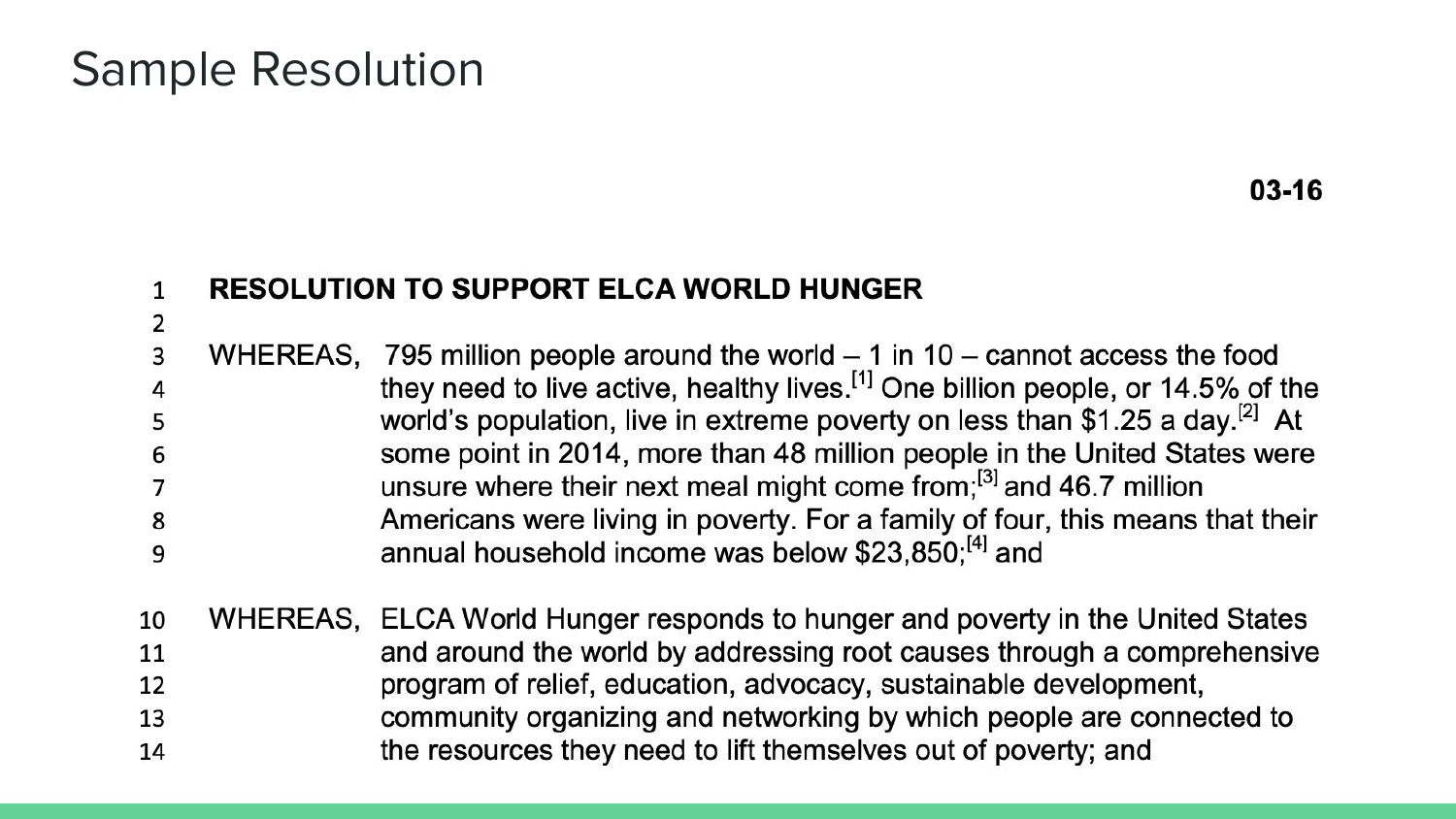- 15 WHEREAS, in 2014 the Metropolitan Chicago Synod gave \$520,595, and in 2015 gave \$627,616 to ELCA World Hunger: and 16
- WHEREAS, in 2016 the focus of the Campaign for the ELCA will be ELCA World 17 Hunger; and 18
- WHEREAS, 2017 is the commemoration of the 500<sup>th</sup> anniversary of the Reformation, 19 reminding us again of how the church continues to be involved with the 20 needs of society; be it 21
- RESOLVED, that the congregations of the Metropolitan Chicago Synod accept the 22 challenge to raise one million dollars for ELCA World Hunger between 23 June 1, 2016, and October 31, 2017; and be it further 24
- RESOLVED, that 100% of the offerings from the 2016 and 2017 Metropolitan Chicago 25 Synod Assembly worship services be designated for ELCA World Hunger. 26 27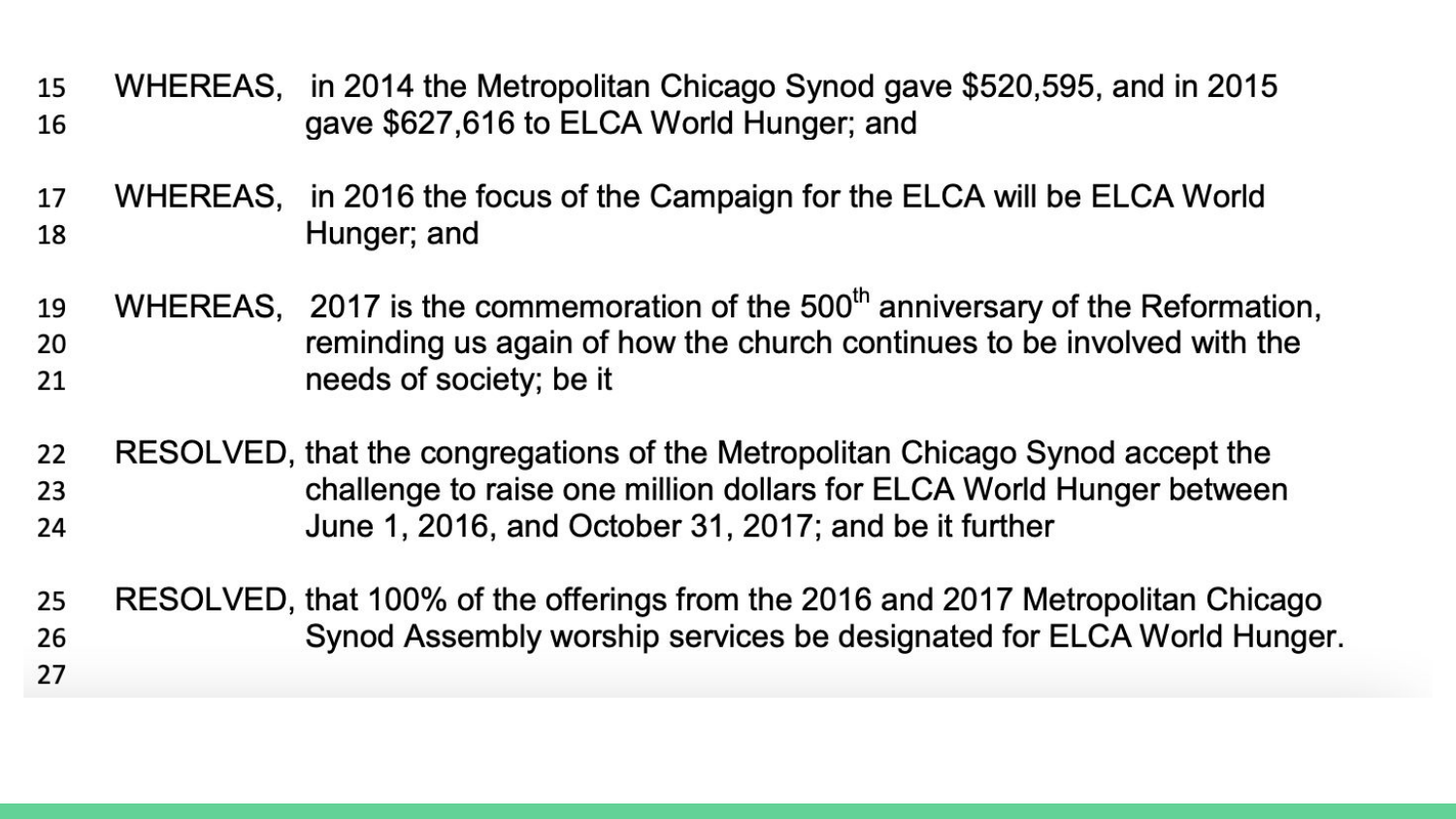| 27 |                                                                              |
|----|------------------------------------------------------------------------------|
| 28 |                                                                              |
| 29 | Submitted by:                                                                |
| 30 |                                                                              |
| 31 | The Metropolitan Chicago Synod Council                                       |
| 32 |                                                                              |
| 33 |                                                                              |
| 34 | <sup>[1]</sup> Food and Agriculture Organization of the United Nations, 2015 |
| 35 | <sup>[2]</sup> The World Bank, 2015                                          |
| 36 | [3] USDA, 2015                                                               |
| 37 | <sup>[4]</sup> US Census Bureau, 2015                                        |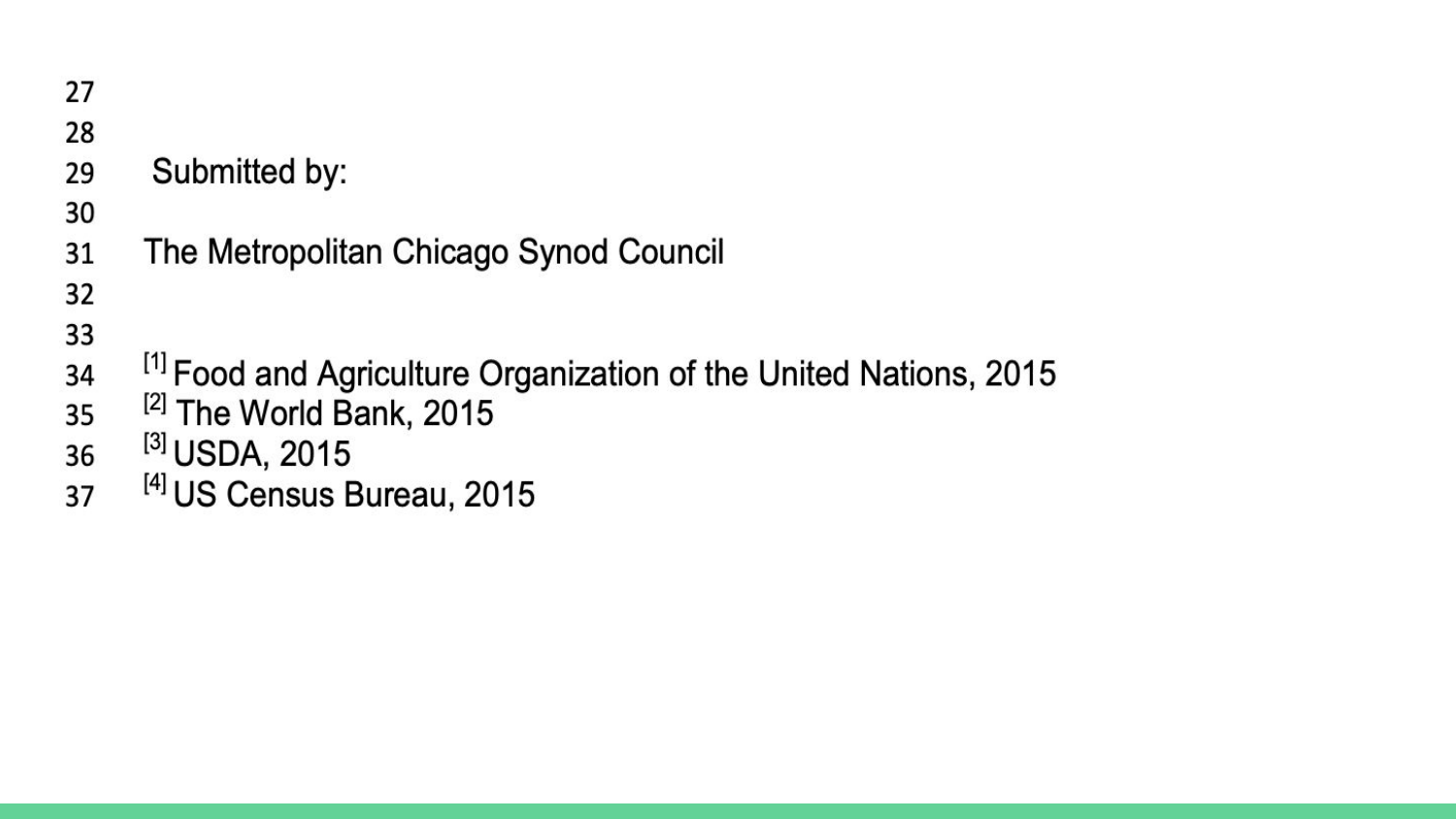# **March 30**

Deadline for submitting memorials and resolutions

that will be considered by the Assembly.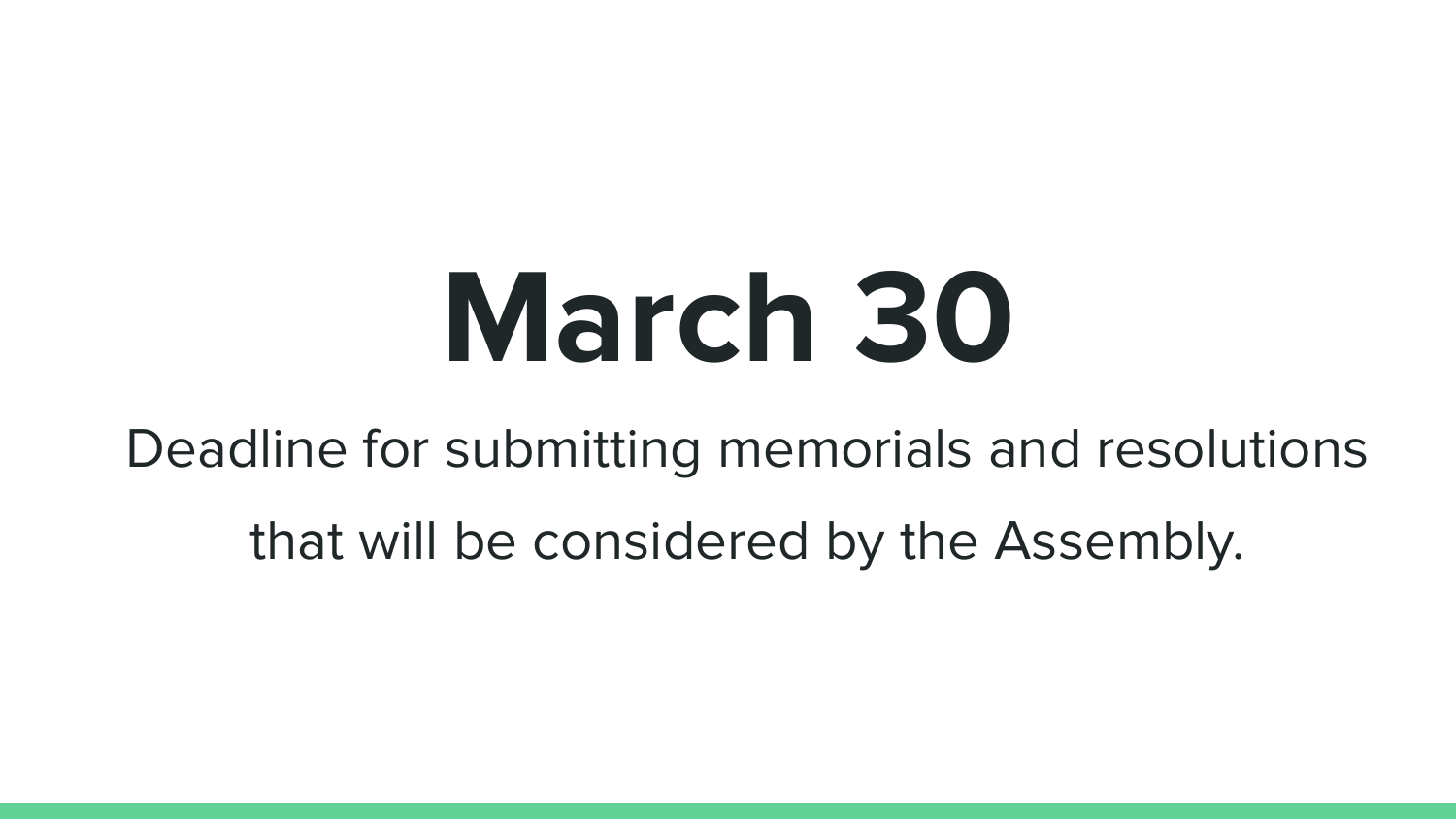# **What if I don't get my resolution in by March 30?**

A ⅔ vote by the Assembly is necessary to bring a Resolution to the floor after the March 30 deadline.

After April 23, no late Resolutions will be considered.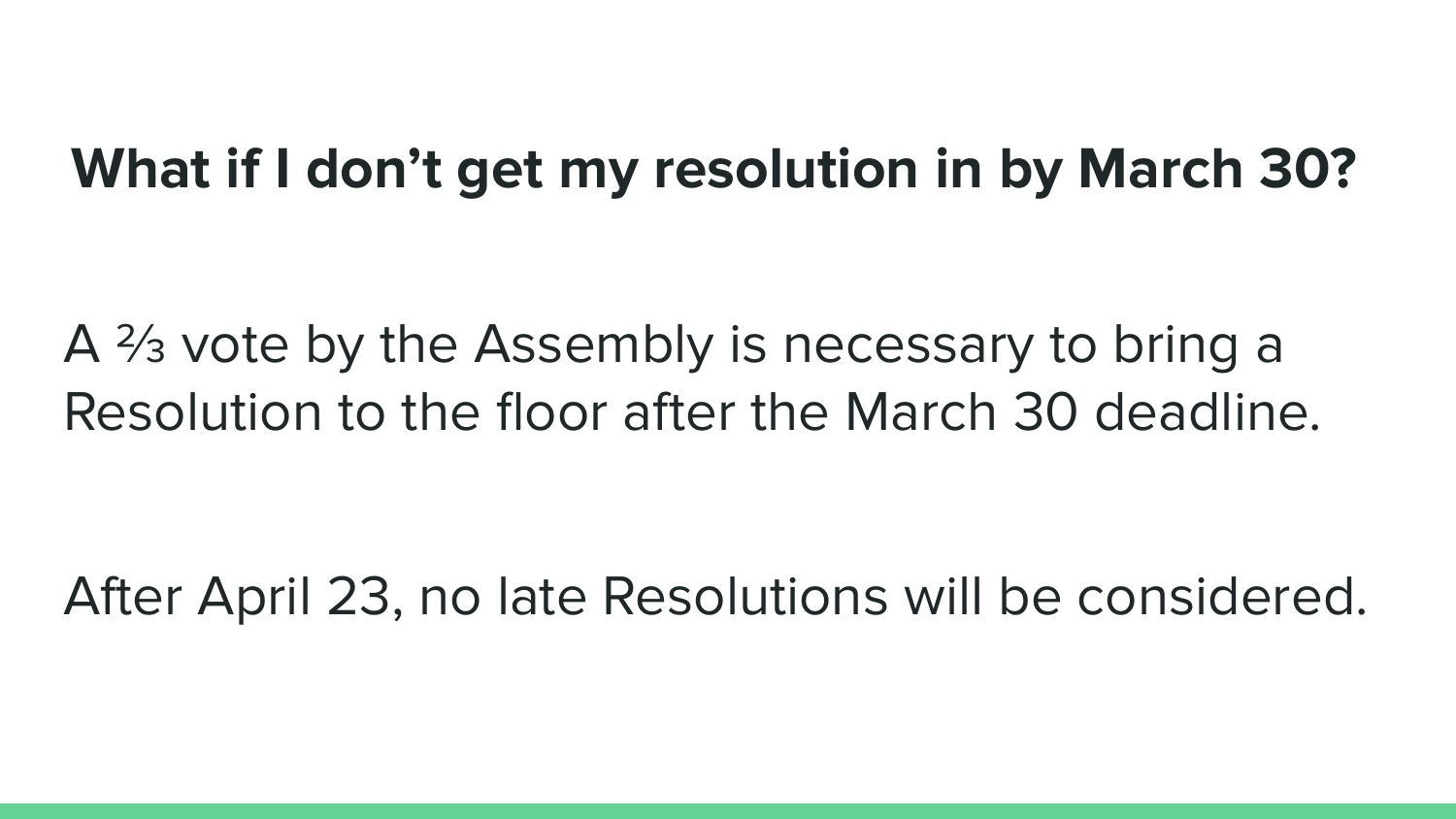# References and Additional Documents

[SEPA Submission Form & Resource Impact Form](https://ministrylink.org/wp-content/uploads/2022/02/2022-Reference-and-Counsel-Forms.pdf)

[Memorials and Resolutions Churchwide Resources](https://www.elca.org/About/Churchwide/Office-of-the-Secretary/Memorials-and-Resolutions)

[ELCA Resolutions and Memorials Flowchart](https://download.elca.org/ELCA%20Resource%20Repository/Memorials_and_Resolutions_chart.pdf)

[Churchwide and Synod Constitutions](https://www.elca.org/About/Churchwide/Office-of-the-Secretary/Constitutions)

[ELCA Resources and Policies](https://www.elca.org/Resources)

**[SEPA Constitution and Policies](https://ministrylink.org/resources-library/category/official-documents/)** 

[ELCA Social Statements](https://www.elca.org/Faith/Faith-and-Society/Social-Statements)

[ELCA Social Messages](https://www.elca.org/Faith/Faith-and-Society/Social-Messages)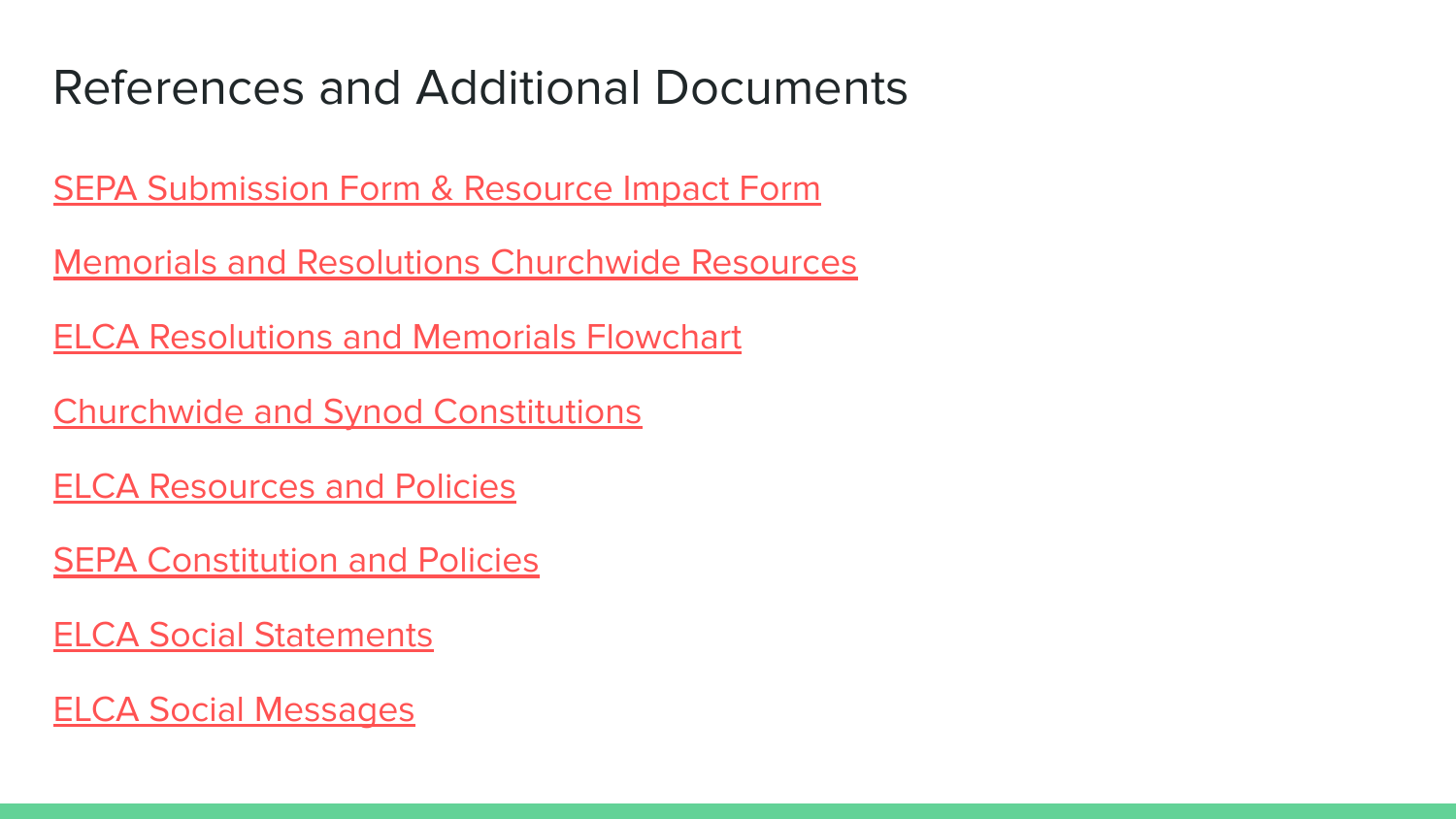● What questions do you have?

● What topics are you currently working on?